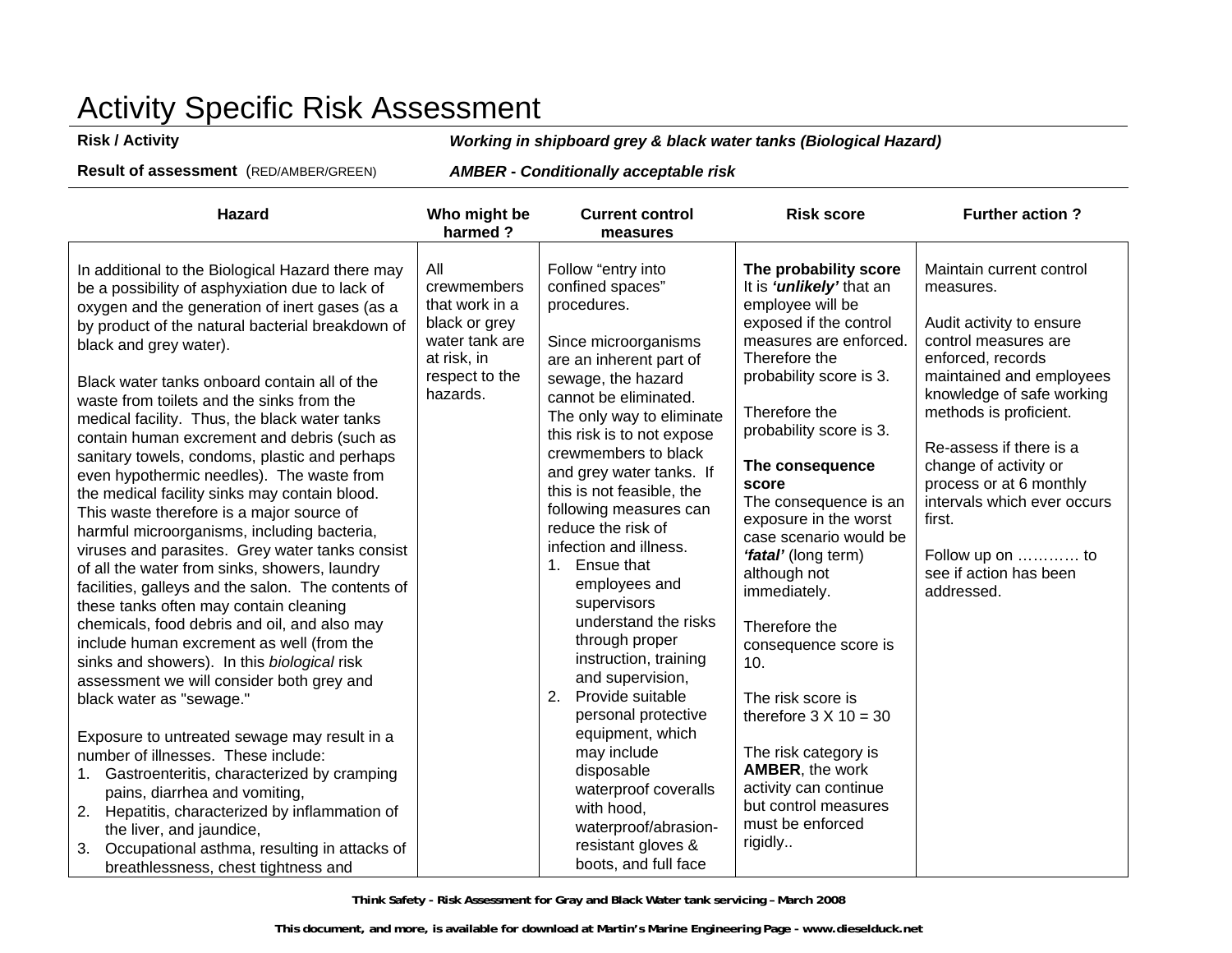| wheezing (this is produced by the inhalation<br>of living or dead organisms),<br>Infection of skin or eyes,<br>4.<br>Rarely, allergic alveolitis (inflammation of<br>5.<br>the lung) with fever, breathlessness, dry<br>cough, and aching muscles and joints, and<br>lastly<br>Extremely rarely, blood borne diseases<br>6.<br>such as HIV, if the crewmember should be<br>pricked with a discarded hypothermic<br>needle that has been used by an HIV<br>infected person.<br>Microorganisms can enter a crewmember's<br>body through a variety of methods. The most<br>common way is by hand-to-mouth contact<br>during eating, drinking and smoking, or by<br>wiping the face with contaminated hands or<br>gloves, or by licking splashes from the skin.<br>Also by skin contact, through cuts, scratches, or<br>penetrating wounds (for example- hypodermic<br>needles). Certain organisms can enter the<br>body through the surfaces of the eyes, nose<br>and mouth. Lastly, by breathing the organisms<br>in, as either dust, aerosol or mist. | self contained<br>breathing apparatus,<br>Provide adequate<br>3.<br>cleaning facilities,<br>including clean water,<br>soap, nailbrushes,<br>disposable paper<br>towels, and where<br>heavy contamination<br>is foreseeable,<br>showers. For remote<br>locations portable<br>welfare facilities<br>should be provided,<br>Provide adequate<br>4.<br>first-aid equipment,<br>including clean water<br>or sterile wipes for<br>cleaning wounds, and<br>a supply of sterile,<br>waterproof, adhesive<br>dressings, and<br>Make effective<br>5.<br>arrangements for<br>monitoring the health<br>of these<br>crewmembers.<br><b>Written Safe Systems</b><br>6.<br>of work. |  |
|------------------------------------------------------------------------------------------------------------------------------------------------------------------------------------------------------------------------------------------------------------------------------------------------------------------------------------------------------------------------------------------------------------------------------------------------------------------------------------------------------------------------------------------------------------------------------------------------------------------------------------------------------------------------------------------------------------------------------------------------------------------------------------------------------------------------------------------------------------------------------------------------------------------------------------------------------------------------------------------------------------------------------------------------------|----------------------------------------------------------------------------------------------------------------------------------------------------------------------------------------------------------------------------------------------------------------------------------------------------------------------------------------------------------------------------------------------------------------------------------------------------------------------------------------------------------------------------------------------------------------------------------------------------------------------------------------------------------------------|--|
|------------------------------------------------------------------------------------------------------------------------------------------------------------------------------------------------------------------------------------------------------------------------------------------------------------------------------------------------------------------------------------------------------------------------------------------------------------------------------------------------------------------------------------------------------------------------------------------------------------------------------------------------------------------------------------------------------------------------------------------------------------------------------------------------------------------------------------------------------------------------------------------------------------------------------------------------------------------------------------------------------------------------------------------------------|----------------------------------------------------------------------------------------------------------------------------------------------------------------------------------------------------------------------------------------------------------------------------------------------------------------------------------------------------------------------------------------------------------------------------------------------------------------------------------------------------------------------------------------------------------------------------------------------------------------------------------------------------------------------|--|

Completed by …………………………… Reviewed by ……………………………………………………………………………………

Date ………………………………………. Date …………………………………..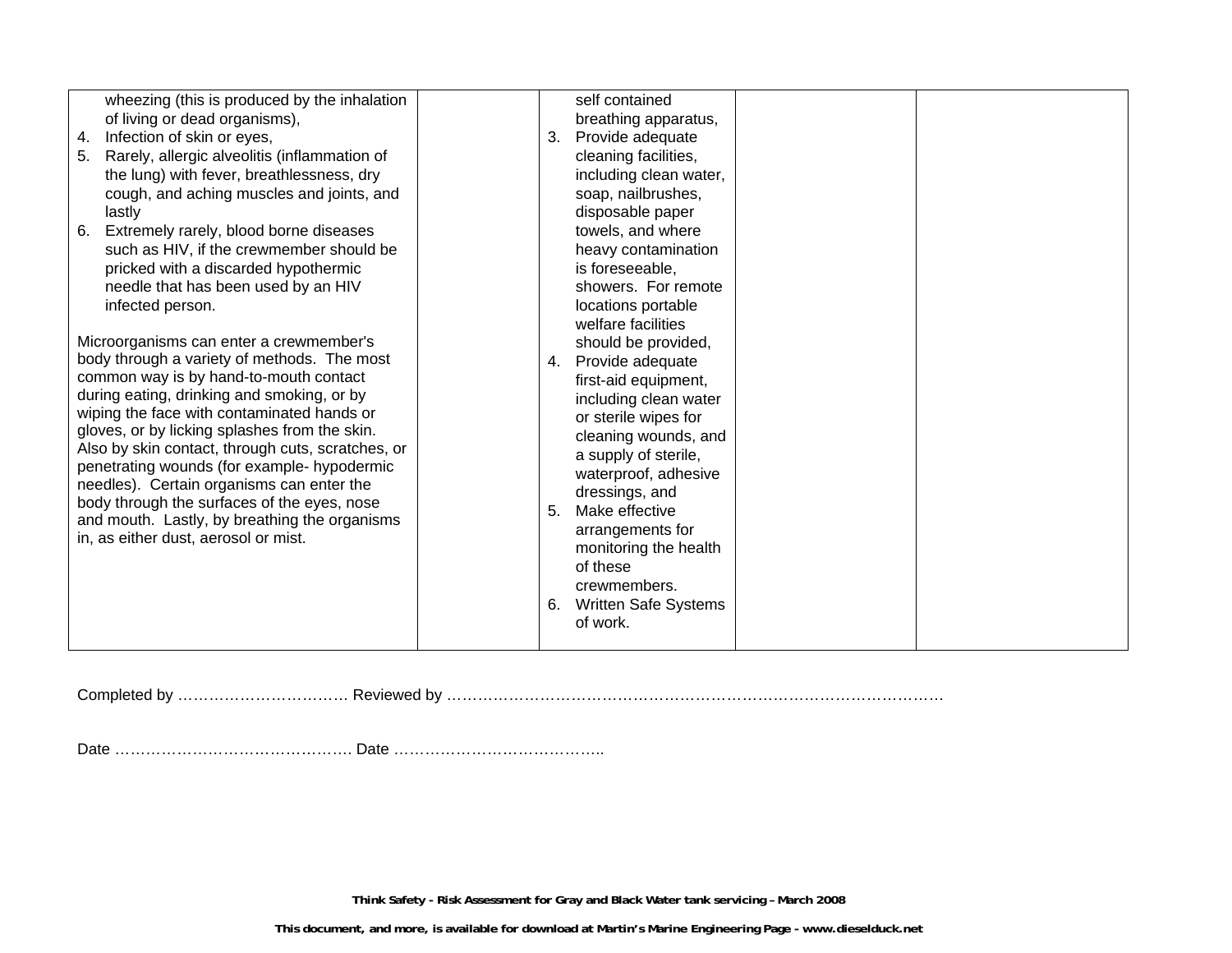## **Risk Categories**

The risk categories follow a simple format which can be explained by comparison to a set of traffic lights i.e. red (stop), amber (caution) and green (go), where:

#### **a) RED - Unacceptable risk (high risk) Risk score of 36 and higher**

The risk of injury, disease, damage, liability or loss is obvious and so great that the foreseeable consequences of the hazard or condition cannot be accepted. The work process involved must stop until the level of risk is either lowered or removed.

#### **b) AMBER - Conditionally acceptable risk (medium/low risk) Risk score of 30 - 35**

The risk of injury, disease, liability or loss cannot be neglected. This is the key area for effort within a risk assessment process. Control measures will be required to manage these risks and action identified to reduce the risk must be implemented.

#### **c) GREEN - Acceptable risk (insignificant risk) Risk score of 1 - 29**

The risk of injury, disease, liability or loss is negligible, or at an acceptable low level. No action is required apart from maintaining current standards and monitoring.

### **Risk scores**

The risk score can be obtained by multiplying together the probability score and the consequence score, i.e. Risk score = Probability x consequence. The table below shows how the risk scores add up and in which category they fall.

|             | <b>Probability of event</b> |                       |          |                 |                 |        |
|-------------|-----------------------------|-----------------------|----------|-----------------|-----------------|--------|
|             |                             | <b>Almost Certain</b> | Probable | <b>Possible</b> | <b>Unlikely</b> | Remote |
|             |                             | (10)                  | (8)      | (6)             | (3)             | (1)    |
| event       | <b>Fatal/Catastropic</b>    | 100                   | 80       | 60              | 30              | 10     |
| ৳           | (10)                        |                       |          |                 |                 |        |
|             | <b>Major Injury/Impact</b>  | 60                    | 48       | 36              | 18              | 6      |
| Consequence | (6)                         |                       |          |                 |                 |        |
|             | Minor Injury/Impact         | 30                    | 24       | 18              | $\overline{9}$  | 3      |
|             | (3)                         |                       |          |                 |                 |        |
|             | No Injury/Impact            | 10                    | 8        | 6               | 3               |        |
|             | (1)                         |                       |          |                 |                 |        |